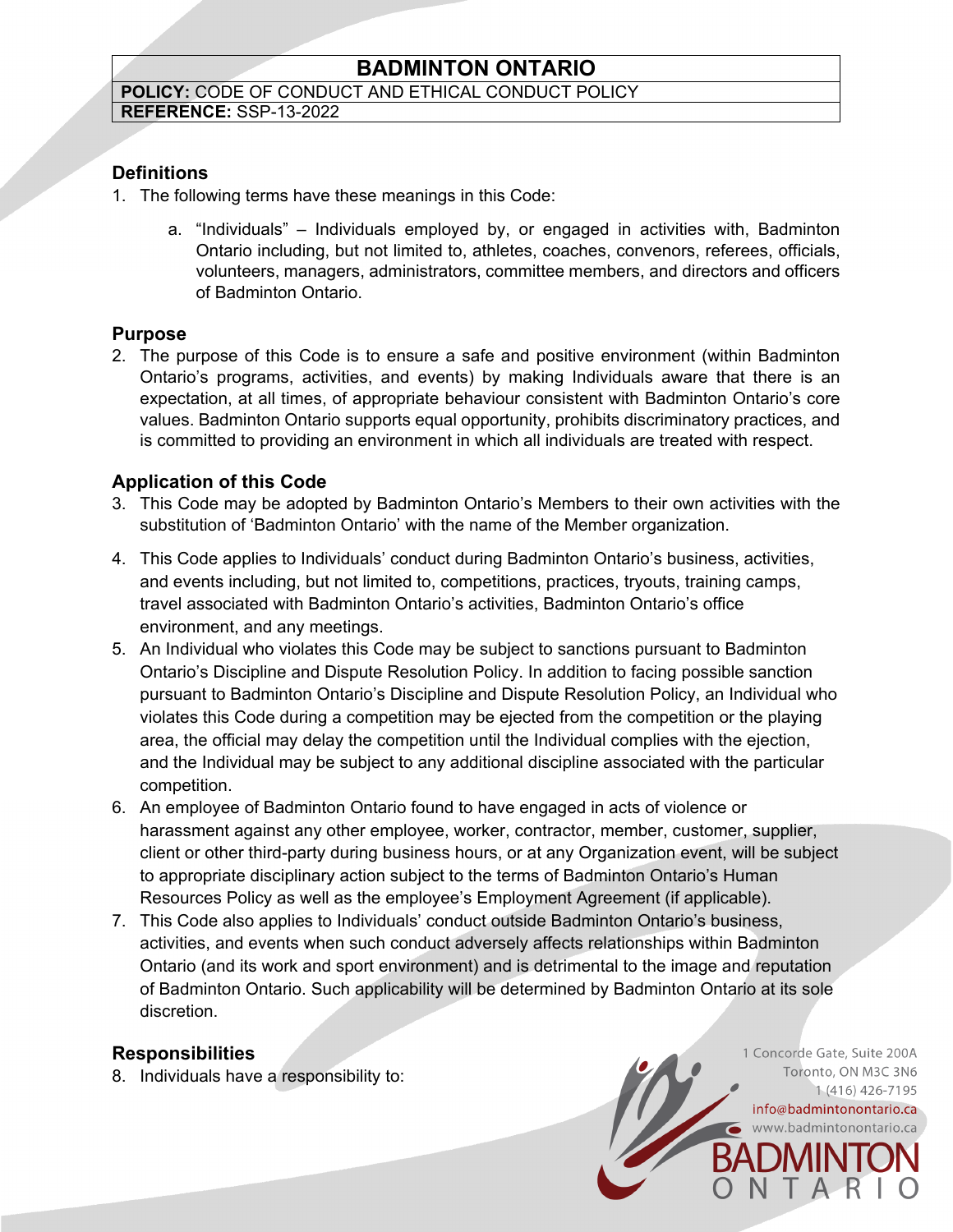## **POLICY:** TEAM SELECTION POLICY

**REFERENCE:** SSP-08-2022

- a. Maintain and enhance the dignity and self-esteem of Badminton Ontario members and other individuals by:
	- i. Demonstrating respect to individuals regardless of body type, physical characteristics, athletic ability, age, ancestry, colour, race, citizenship, ethnic origin, place of origin, creed, disability, family status, marital status, gender identity, gender expression, sex, and sexual orientation
	- ii. Focusing comments or criticism appropriately and avoiding public criticism of athletes, coaches, officials, organizers, volunteers, employees, or members
	- iii. Consistently demonstrating the spirit of sportsmanship, sport leadership, and ethical conduct
	- iv. Acting, when appropriate, to correct or prevent practices that are unjustly discriminatory
	- v. Consistently treating individuals fairly and reasonably
	- vi. Ensuring adherence to the rules of the sport and the spirit of those rules
- b. Refrain from any behaviour that constitutes harassment, where harassment is defined as comment or conduct directed towards an individual or group, which is offensive, abusive, racist, sexist, degrading, or malicious. Types of behaviour that constitute harassment include, but are not limited to:
	- i. Written or verbal abuse, threats, or outbursts
	- ii. The display of visual material which is offensive or which a reasonable person ought to know is offensive in the circumstances
	- iii. Unwelcome remarks, jokes, comments, innuendo, or taunts
	- iv. Leering or other suggestive or obscene gestures
	- v. Condescending or patronizing behaviour which is intended to undermine selfesteem, diminish performance or adversely affect working conditions
	- vi. Practical jokes which cause awkwardness or embarrassment, endanger a person's safety, or negatively affect performance
	- vii. Any form of hazing
	- viii. Retaliation or threats of retaliation against an individual who reports harassment
	- ix. Bullying
	- x. Offensive or intimidating phone calls or emails
	- xi. Displaying or circulating offensive pictures, photographs or materials in printed or electronic form
	- xii. Psychological abuse
	- xiii. Discrimination
	- xiv. Words or actions which are known or should reasonably be known to be offensive, embarrassing, humiliating, demeaning or intimidating
	- xv. Behaviours such as those described above are not directed towards a specific individual or group but have the same effect of creating a negative or hostile environment
- c. Refrain from any behaviour that constitutes violence, where violence is defined as the exercise of physical force, that causes or could cause physical injury; an attempt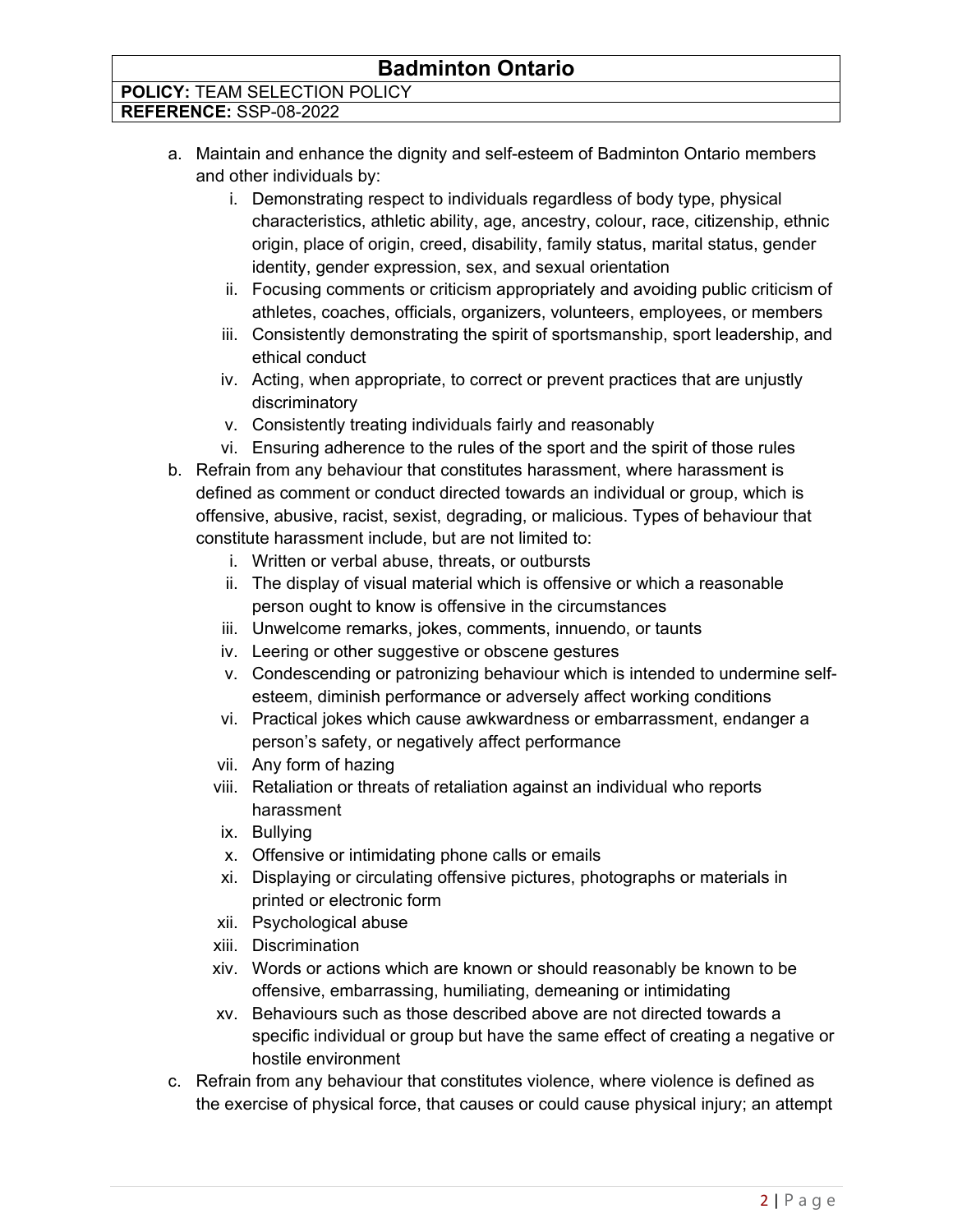# **POLICY:** TEAM SELECTION POLICY

**REFERENCE:** SSP-08-2022

to exercise physical force that could cause physical injury; or a statement or behaviour that it is reasonable to interpret as a threat to exercise physical force. Types of behaviour that are applicable to this section include, but are not limited to:

- i. Verbal threats to attack
- ii. Sending to or leaving threatening notes or emails
- iii. Making threatening physical gestures
- iv. Wielding a weapon
- v. Hitting, pinching or unwanted touching which is not accidental
- vi. Throwing an object
- vii. Blocking normal movement or physical interference, with or without the use of equipment
- viii. Any attempt to engage in the type of conduct outlined above
- d. Refrain from any behaviour that constitutes sexual harassment, where sexual harassment is defined as unwelcome sexual comments and sexual advances, requests for sexual favours, or conduct of a sexual nature. Types of behaviour that constitute sexual harassment include, but are not limited to:
	- i. Sexist jokes
	- ii. Sexual violence
	- iii. Display of sexually offensive material
	- iv. Sexually degrading words used to describe a person
	- v. Inquiries or comments about a person's sex life
	- vi. Unwelcome sexual flirtations, advances, or propositions
	- vii. Inappropriate sexual touching, advances, suggestions or requests
	- viii. Unwanted physical contact including, but not limited to, touching, petting, pinching, or kissing
	- ix. Unwelcome sexual flirtations, advances, requests, or invitations
	- x. Physical or sexual assault
- e. Abstain from the non-medical use of drugs or the use of performance-enhancing drugs or methods. More specifically, Badminton Ontario adopts and adheres to the Canadian Anti-Doping Program. Any infraction under this Program shall be considered an infraction of this Code and may be subject to further disciplinary action, and possible sanction, pursuant to Badminton Ontario's Discipline and Dispute Resolution Policy. Badminton Ontario will respect any penalty enacted pursuant to a breach of the Canadian Anti-Doping Program, whether imposed by Badminton Ontario or any other sport organization.
- f. Refrain from associating with any person for the purpose of coaching, training, competition, instruction, administration, management, athletic development, or supervision of the sport, who has incurred an anti- doping rule violation and is serving a sanction involving a period of ineligibility imposed pursuant to the Canadian Anti- GA06 - 3 Doping Program and/or the World Anti-Doping Code and recognized by the Canadian Centre for Ethics in Sport (CCES).
- g. Refrain from the use of power or authority in an attempt to coerce another person to engage in inappropriate activities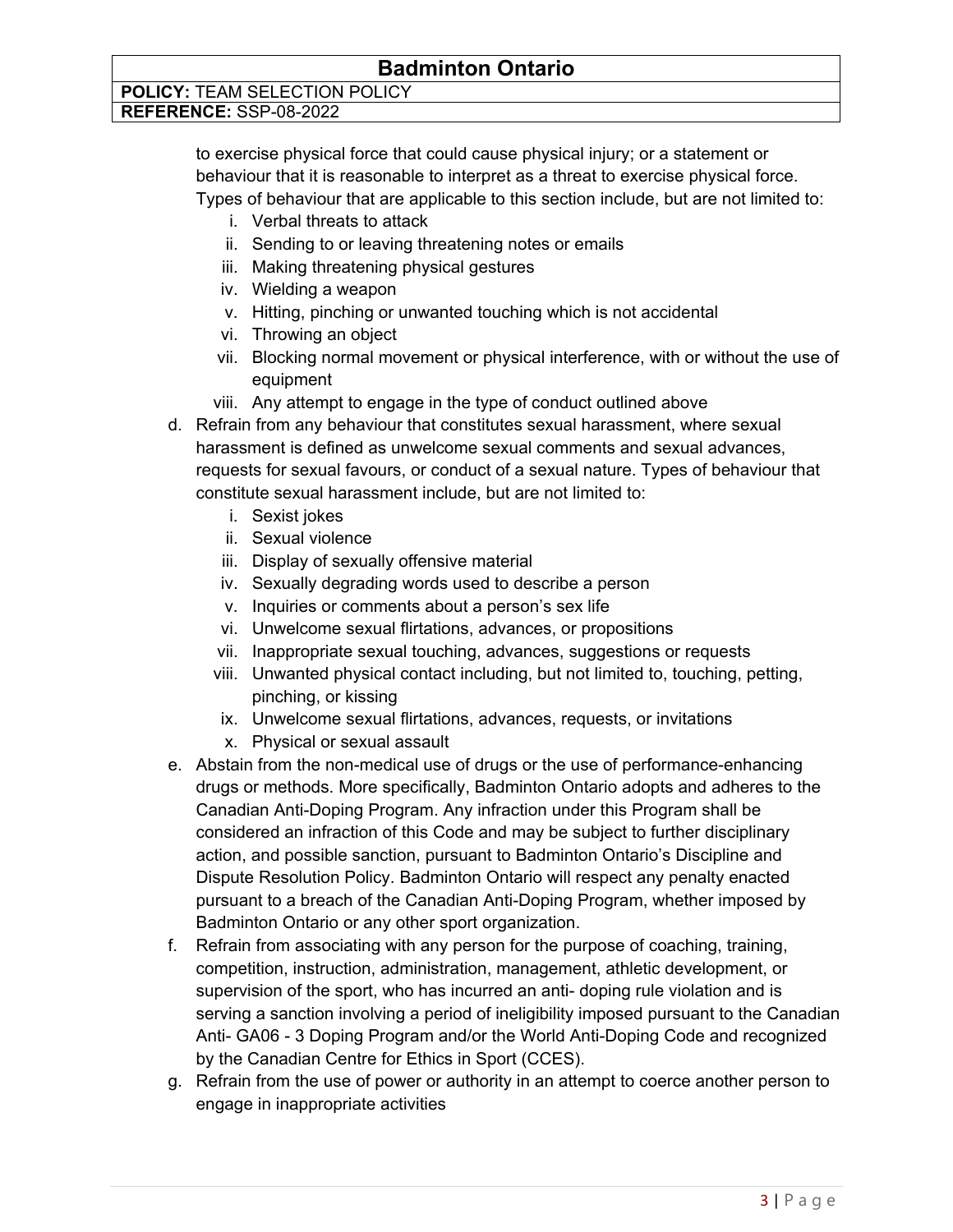# **POLICY:** TEAM SELECTION POLICY

**REFERENCE:** SSP-08-2022

- h. Refrain from consuming alcohol, tobacco products, or recreational drugs while participating in Badminton Ontario programs, activities, competitions, or events
- i. In the case of adults, avoid consuming alcohol in situations where minors are present and take reasonable steps to manage the responsible consumption of alcohol in adult-oriented social situations associated with Badminton Ontario's events
- j. Respect the property of others and not willfully cause damage
- k. Promote the sport of badminton in the most constructive and positive manner possible
- l. Adhere to all federal, provincial, municipal and host country laws
- m. Comply, at all times, with Badminton Ontario's bylaws, policies, procedures, and rules and regulations, as adopted and amended from time to time
- n. In the case of Minors, not consume alcohol, tobacco, or cannabis at any competition or event
- o. Refrain from engaging in deliberate cheating which is intended to manipulate the outcome of a para-classification, competition, and not offer or receive any bribe which is intended to influence the outcome of a competition

### **Board/Committee Members and Staff**

- 9. In addition to section 8 (above), Badminton Ontario's Directors, Committee Members, and Staff will have additional responsibilities to:
	- a. Function primarily as a member of the board and/or committee(s) of Badminton Ontario; not as a member of any other particular member or constituency
	- b. Act with honesty and integrity and conduct themselves in a manner consistent with the nature and responsibilities of Badminton Ontario's business and the maintenance of Individuals' confidence
	- c. Ensure that Badminton Ontario's financial affairs are conducted in a responsible and transparent manner with due regard for all fiduciary responsibilities
	- d. Conduct themselves openly, professionally, lawfully and in good faith in the best interests of Badminton Ontario
	- e. Be independent and impartial and not be influenced by self-interest, outside pressure, expectation of reward, or fear of criticism
	- f. Behave with decorum appropriate to both circumstance and position and be fair, equitable, considerate, and honest in all dealings with others
	- g. Keep informed about Badminton Ontario's activities, the provincial sport community, and general trends in the sectors in which they operate
	- h. Exercise the degree of care, diligence, and skill required in the performance of their duties pursuant to the laws under which Badminton Ontario is incorporated
	- i. Respect the confidentiality appropriate to issues of a sensitive nature
	- j. Ensure that all Individuals are given sufficient opportunity to express opinions, and that all opinions are given due consideration and weight
	- k. Respect the decisions of the majority and resign if unable to do so
	- l. Commit the time to attend meetings and be diligent in preparation for, and participation in, discussions at such meetings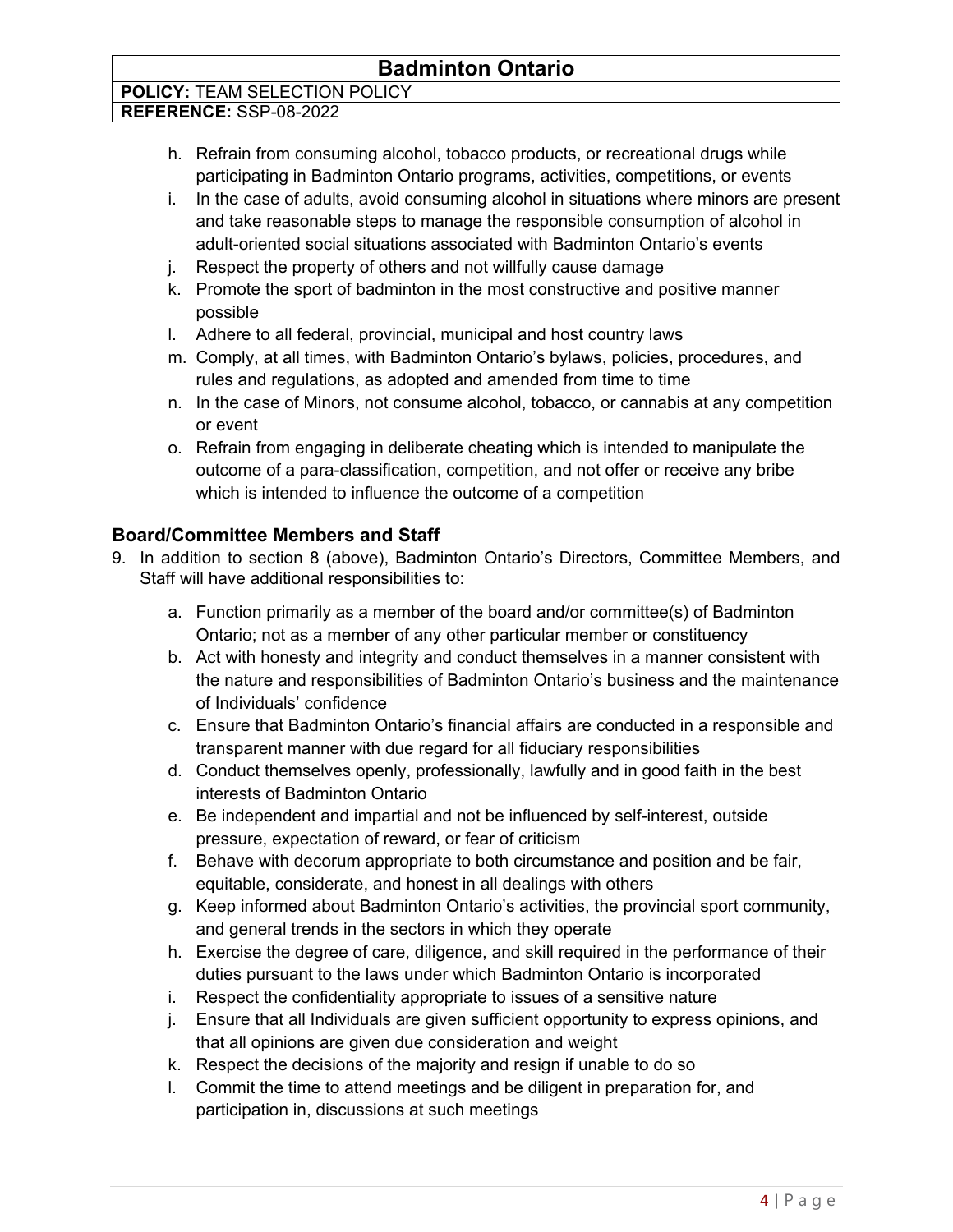| <b>POLICY: TEAM SELECTION POLICY</b> |
|--------------------------------------|
| REFERENCE: SSP-08-2022               |

- m. Have a thorough knowledge and understanding of all Badminton Ontario governance documents
- n. Conform to the bylaws and policies approved by Badminton Ontario, in particular this Code of Conduct and Ethics

#### **Coaches**

- 10. In addition to section 8 (above), coaches have many additional responsibilities. The coachathlete relationship is a privileged one and plays a critical role in the personal, sport, and athletic development of the athlete. Coaches must understand and respect the inherent power imbalance that exists in this relationship and must be extremely careful not to abuse it, consciously or unconsciously. Coaches will:
	- a. Ensure a safe environment by selecting activities and establishing controls that are suitable for the age, experience, ability, and fitness level of the involved athletes
	- b. Prepare athletes systematically and progressively, using appropriate time frames and monitoring physical and psychological adjustments while refraining from using training methods or techniques that may harm athletes
	- c. Avoid compromising the present and future health of athletes by communicating and cooperating with sport medicine professionals in the diagnosis, treatment, and management of athletes' medical and psychological treatments
	- d. Support the coaching staff of a training camp, provincial team, or national team; should an athlete qualify for participation with one of these programs
	- e. Provide athletes (and the parents/guardians of minor athletes) with the information necessary to be involved in the decisions that affect the athlete
	- f. Act in the best interest of the athlete's development as a whole person
	- g. Respect other coaches
	- h. Meet the highest standards of credentials, integrity and suitability, including but not limited to such considerations established by Badminton Ontario's Screening Policy
	- i. Report any ongoing criminal investigation, conviction, or existing bail conditions, including those for violence, child pornography, or possession, use, or sale of any illegal substance
	- j. Under no circumstances provide, promote, or condone the use of drugs (other than properly prescribed medications) or performance-enhancing substances and, in the case of minors, alcohol and/or tobacco
	- k. Respect all athletes competing against their athletes and, in dealings with them, not encroach upon topics or actions which are deemed to be within the realm of 'coaching', unless after first receiving approval from the coaches who are responsible for the athletes
	- l. Not engage in a sexual relationship with an athlete under 18 years old, or an intimate or sexual relationship with an athlete over the age of 18 if the coach is in a position of power, trust, or authority over the athlete
	- m. Recognize the power inherent in the position of coach and respect and promote the rights of all participants in sport. This is accomplished by establishing and following procedures for confidentiality (right to privacy), informed participation, and fair and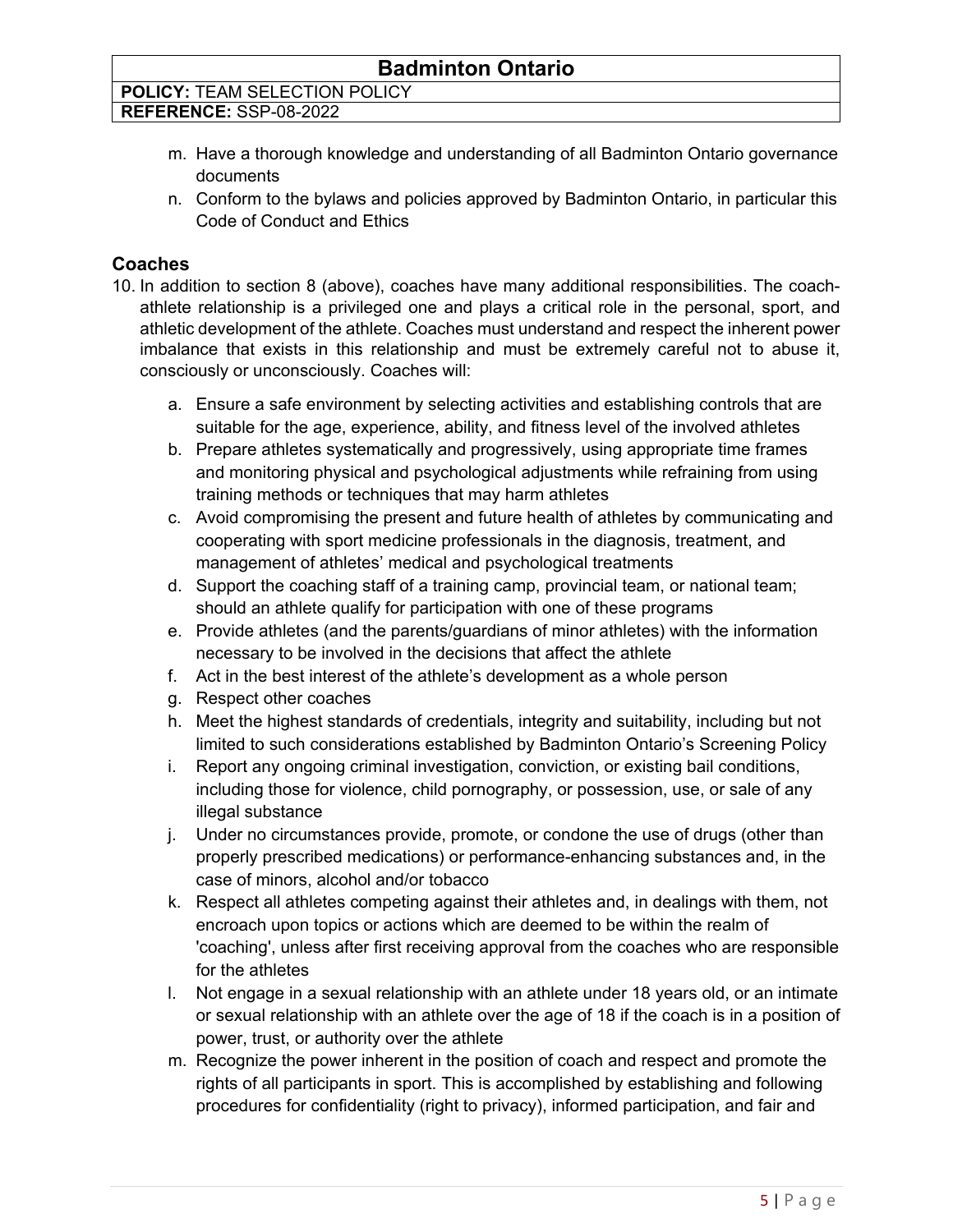**POLICY:** TEAM SELECTION POLICY

**REFERENCE:** SSP-08-2022

reasonable treatment. Coaches have a special responsibility to respect and promote the rights of participants who are in a vulnerable or dependent position and less able to protect their own rights

- n. Dress professionally, neatly, and inoffensively
- o. Use inoffensive language, taking into account the audience being addressed

#### **Athletes**

11. In addition to section 8 (above), athletes will have additional responsibilities to:

- a. Report any medical problems in a timely fashion, when such problems may limit their ability to travel, practice, or compete; or in the case of carded athletes, interfere with the athlete's ability to fulfill requirements under the Quest For Gold Program
- b. Participate and appear on-time, well-nourished, and prepared to participate to their best abilities in all competitions, practices, training sessions, tryouts, tournaments, and events
- c. Properly represent themselves and not attempt to participate in a competition for which they are not eligible by reason of age, classification, or other reason
- d. Adhere to Badminton Ontario's rules and requirements regarding clothing and equipment
- e. Never ridicule a participant for a poor performance or practice
- f. Act in a sportsmanlike manner and not display appearances of violence, foul language, indiscriminate shouting, or gestures to other athletes, officials, coaches, or spectators
- g. Dress in a manner representative of Badminton Ontario; focusing on neatness, cleanliness, and discretion
- h. Act in accordance with Badminton Ontario's policies and procedures and, when applicable, additional rules as outlined by coaches or managers

### **Officials**

12. In addition to section 8 (above), officials will have additional responsibilities to:

- a. Maintain and update their knowledge of the rules and rules changes
- b. Work within the boundaries of their position's description while supporting the work of other officials
- c. Act as an ambassador of Badminton Ontario by agreeing to enforce and abide by national and provincial rules and regulations
- d. Take ownership of actions and decisions made while officiating
- e. Respect the rights, dignity, and worth of all individuals
- f. Not publicly criticize other officials or any club or association
- g. Assist with the development of less-experienced referees and minor officials
- h. Conduct themselves openly, impartially, professionally, lawfully, and in good faith in the best interests of Badminton Ontario, athletes, coaches, other officials, and parents